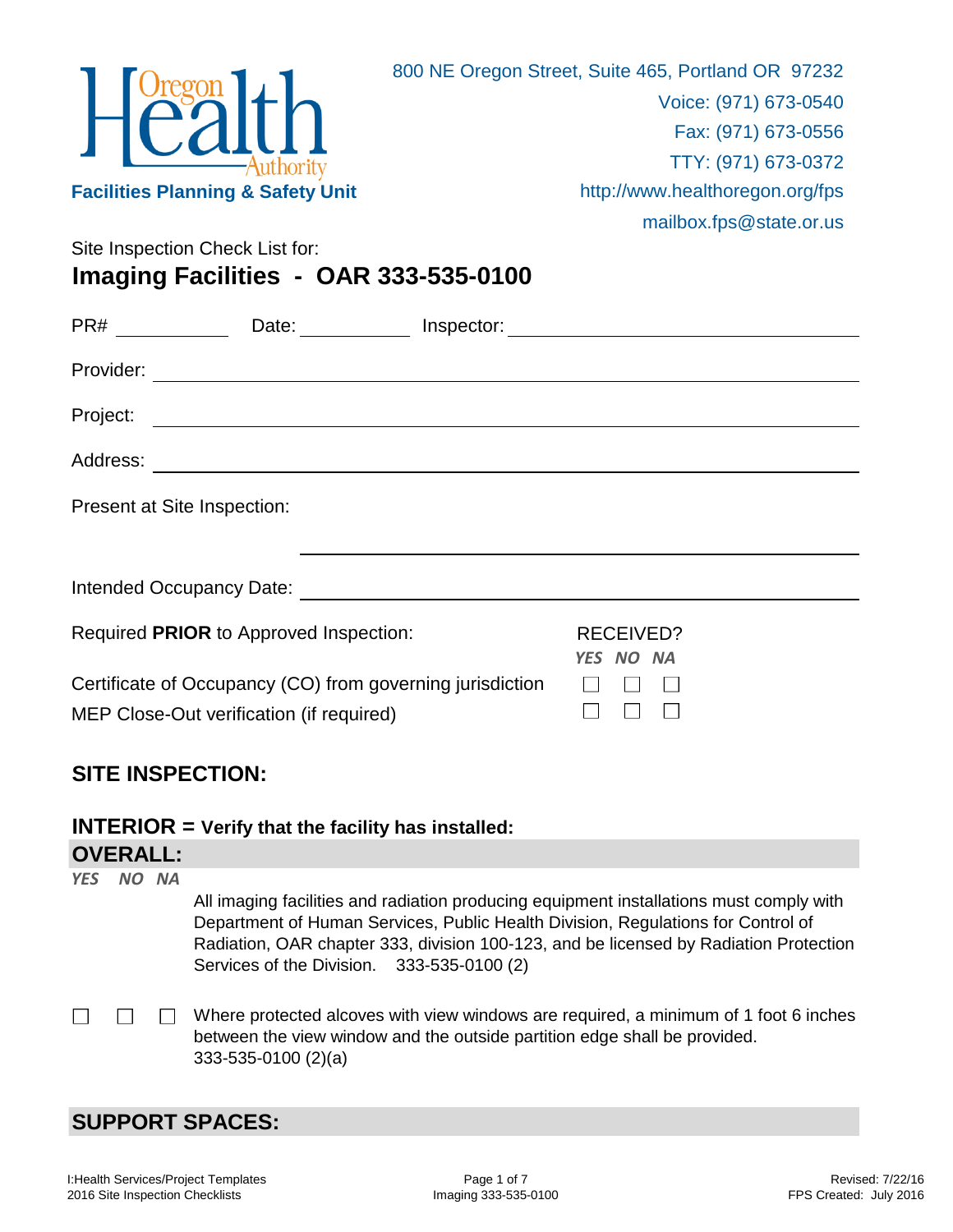| <b>YES</b> | NΟ | ΝA | Patient waiting areas, shall provide seating capacity in accordance with the functional<br>program. 333-535-0100 (10)(a)                                                                                                                                                                                                        |
|------------|----|----|---------------------------------------------------------------------------------------------------------------------------------------------------------------------------------------------------------------------------------------------------------------------------------------------------------------------------------|
|            |    |    | Control desk and reception area<br>333-535-0100 (10) (b)                                                                                                                                                                                                                                                                        |
|            |    |    | Patient holding area, under staff control, designed to accommodate in-patients on<br>stretchers or beds and outpatients, that is not in the path of traffic. This area may be<br>shared with the dose administration area and patient waiting areas provided there is<br>visual privacy between the areas $333-535-0100(10)(c)$ |
|            |    |    | Patient dressing rooms with convenient access to waiting areas and procedure rooms<br>shall include a seat or bench, a mirror, and provisions for handing patients clothing and<br>securing valuables<br>333-535-0100 (10)(e)                                                                                                   |
|            |    |    | Access to staff toilet, lounge and locker facilities which shall be within or closely<br>available to the department $333-535-0100(10)(f)$                                                                                                                                                                                      |
|            |    |    | Film storage facilities for active and inactive files under departmental administrative<br>control shall be provided to properly secure and protect film against loss or damage.<br>This storage is permitted to be off site.<br>333-535-0100 (10)(g)                                                                           |
|            |    |    | Storage for unexposed film<br>333-535-0100 (10)(h)                                                                                                                                                                                                                                                                              |
|            |    |    | Contrast media preparation area with sink, counter, and storage to allow missing of<br>contrast media. Where prepared media is used, this area may be omitted and storage<br>shall be provided for the prepared media<br>333-535-010 (10)(i)                                                                                    |
|            |    |    | A darkroom shall be provided for film processing unless the processing equipment<br>does not require a darkroom for loading and transfer<br>333-535-0100 (10)(j)                                                                                                                                                                |
|            |    |    | If automatic film processors are used, a receptacle of adequate size with hot and cold<br>water for cleaning processor racks shall be provided<br>333-535-0100 (10)(k)                                                                                                                                                          |
|            |    |    | An area or room for immediate viewing of film after processing shall be provided<br>unless other viewing facilities are immediately available<br>333-535-0100 (10)(l)                                                                                                                                                           |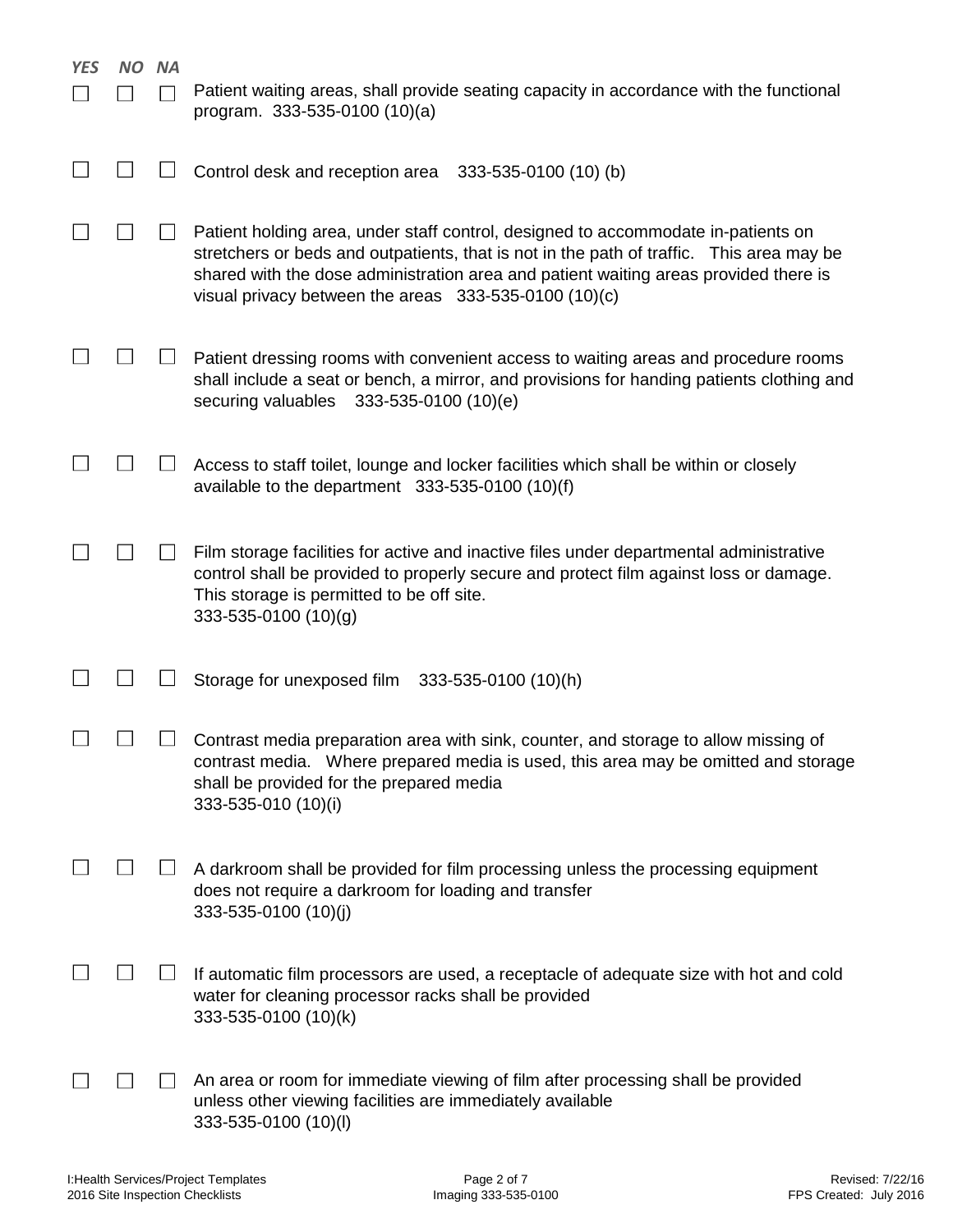|            |           |           | Housekeeping facilities, including a service sink or floor receptacle and storage for<br>cleaning equipment and supplies<br>333-535-0100 (10)(m)                                                                                                                                                                                                                                                                    |
|------------|-----------|-----------|---------------------------------------------------------------------------------------------------------------------------------------------------------------------------------------------------------------------------------------------------------------------------------------------------------------------------------------------------------------------------------------------------------------------|
|            |           |           | A hand-washing station shall be provided in each procedure room unless it is used only<br>for routine diagnostic screening such as for chest X-rays and where the patient is not<br>physically handled by staff. A hand-washing station shall be provided convenient to<br>MRI, CT, and ultrasound rooms, but it need not be within the room.<br>333-535-0100 (10)(n)                                               |
|            |           |           | Provisions shall be made for a storage of clean supplies and linens (See OAR 333-535-<br>00260 for clean storage details and definitions)<br>333-535-0100 (10)(o)                                                                                                                                                                                                                                                   |
|            |           |           | Provisions shall be made for a separate holding area for soiled materials, linens, and<br>trash. Hand-washing facilities shall be closely available. If cleaning and disinfecting<br>of equipment occurs within the imaging department, a counter, sink, hand,-wash<br>station and exhaust ventilation shall be provided (See OAR 333-535-0260 for clean<br>storage details and definitions.) $333-535-0100(10)(p)$ |
|            |           |           | Provisions shall be made for locked storage of medications and drugs when the<br>program includes their use<br>$333 - 535 - 0100(10)(q)$                                                                                                                                                                                                                                                                            |
|            |           |           | When the functional program requires a centralized computer area, it shall be a<br>separate room with access terminals available within the imaging rooms.<br>333-535-0100 (10)(r)                                                                                                                                                                                                                                  |
|            |           |           | <b>ANGIOGRAPHY:</b>                                                                                                                                                                                                                                                                                                                                                                                                 |
| <b>YES</b> | <b>NO</b> | <b>NA</b> |                                                                                                                                                                                                                                                                                                                                                                                                                     |
|            |           |           | Procedure rooms shall be a minimum of 400 SF in size exclusive of fixed cabinets and<br>built-in shelves 333-535-0100 (3)(a)                                                                                                                                                                                                                                                                                        |
|            |           |           | A control room shall be provided to house associated staff and equipment. A view<br>window shall be provided to permit full view of the patient.<br>333-535-0100 (3)(b)                                                                                                                                                                                                                                             |
|            |           |           | Area for image reading<br>$333 - 535 - 0100(3)(c)$                                                                                                                                                                                                                                                                                                                                                                  |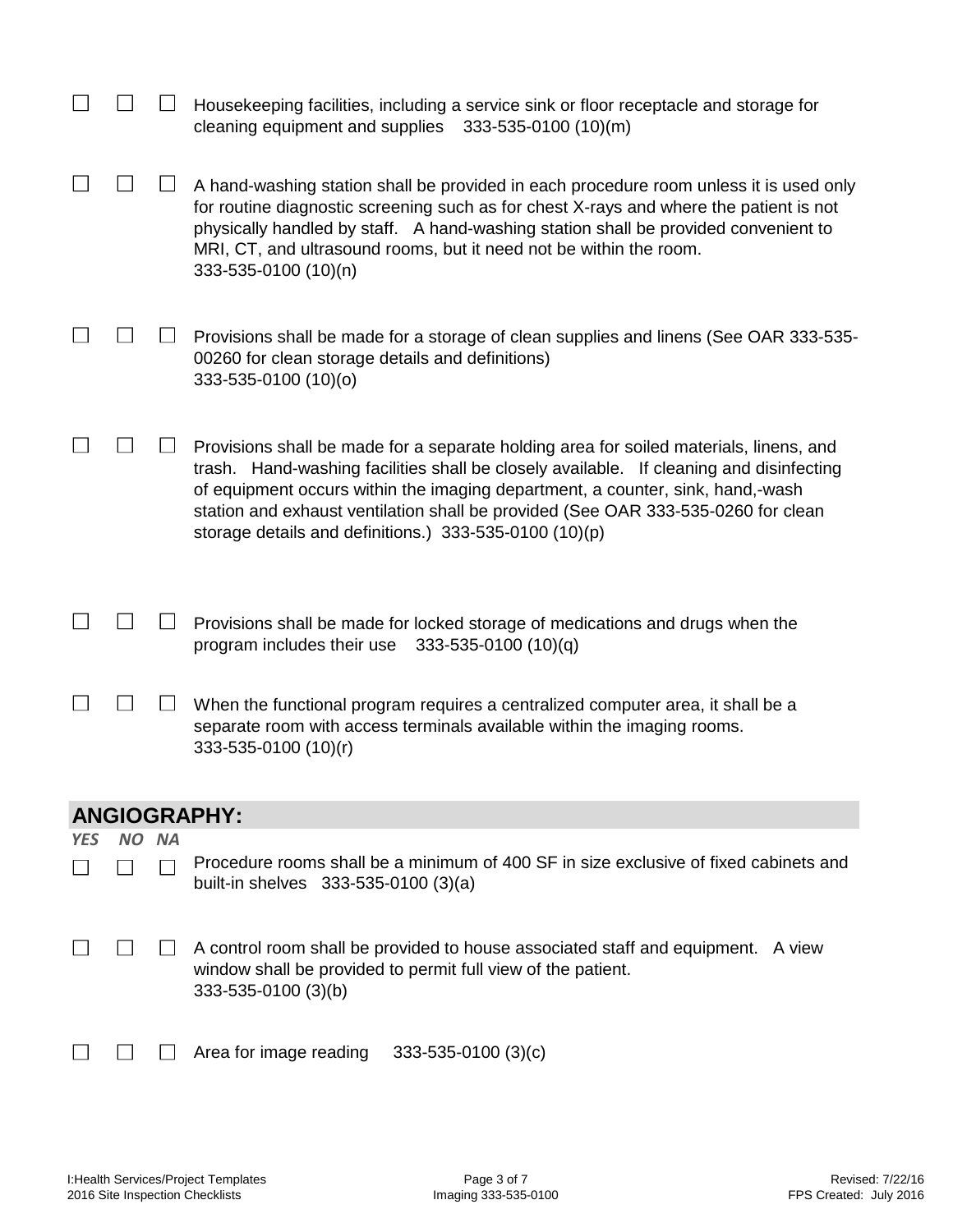|            |       | A scrub sink, as referenced in OAR 333-535-0260, located outside the staff entry to<br>the procedure room shall be provided for staff use.<br>333-535-0100 (3)(d)                                                                                                                                               |
|------------|-------|-----------------------------------------------------------------------------------------------------------------------------------------------------------------------------------------------------------------------------------------------------------------------------------------------------------------|
|            |       | Facilities shall be available for patients waiting on stretchers that are out of the line of<br>traffic 333-535-0100 (3)(e)                                                                                                                                                                                     |
|            |       | Storage for equipment 333-535-0100 (3)(f)                                                                                                                                                                                                                                                                       |
|            |       | Facilities shall be available within the facility for extended post-procedure observation<br>of outpatients 333-535-0100 (3)(g)                                                                                                                                                                                 |
|            |       |                                                                                                                                                                                                                                                                                                                 |
|            |       | <b>CARDIAC CATHETERIZATION LAB:</b>                                                                                                                                                                                                                                                                             |
| <b>YES</b> | NO NA |                                                                                                                                                                                                                                                                                                                 |
|            |       | Facilities for cardiac catheterization may be combined with the imaging department or<br>be part of the surgery suite. If provided, cardiac catheterization lab facilities shall meet<br>he rules for angiography rooms under the section (3) above. The following additional<br>requirement shall be provided: |

- There shall be access to a clean assembly/workroom with Hi-vacuum or gravity steam  $\Box$  $\Box$  $\Box$ sterilizers and sterilization equipment to accommodate heat sensitive equipment. 333-535-0100 (4)(b)
- $\Box$  $\Box$  $\Box$ If electrophysiology labs are also provided in accordance with the approved functional program, these labs may be located within the catheterization suite or located in a separate functional area proximate to the cardiac care unit 333-535-0100 (4)(c)
- $\Box$  $\Box$

For cardiac catheterization labs combined with Surgery refer to 333-535-0110 to be used in conjunction with this section. 333-535-0100 (4)(d)

#### **COMPUTERIZIED TOMOGRAPHY (CT) SCANNING:**

*YES NO NA*

 $\Box$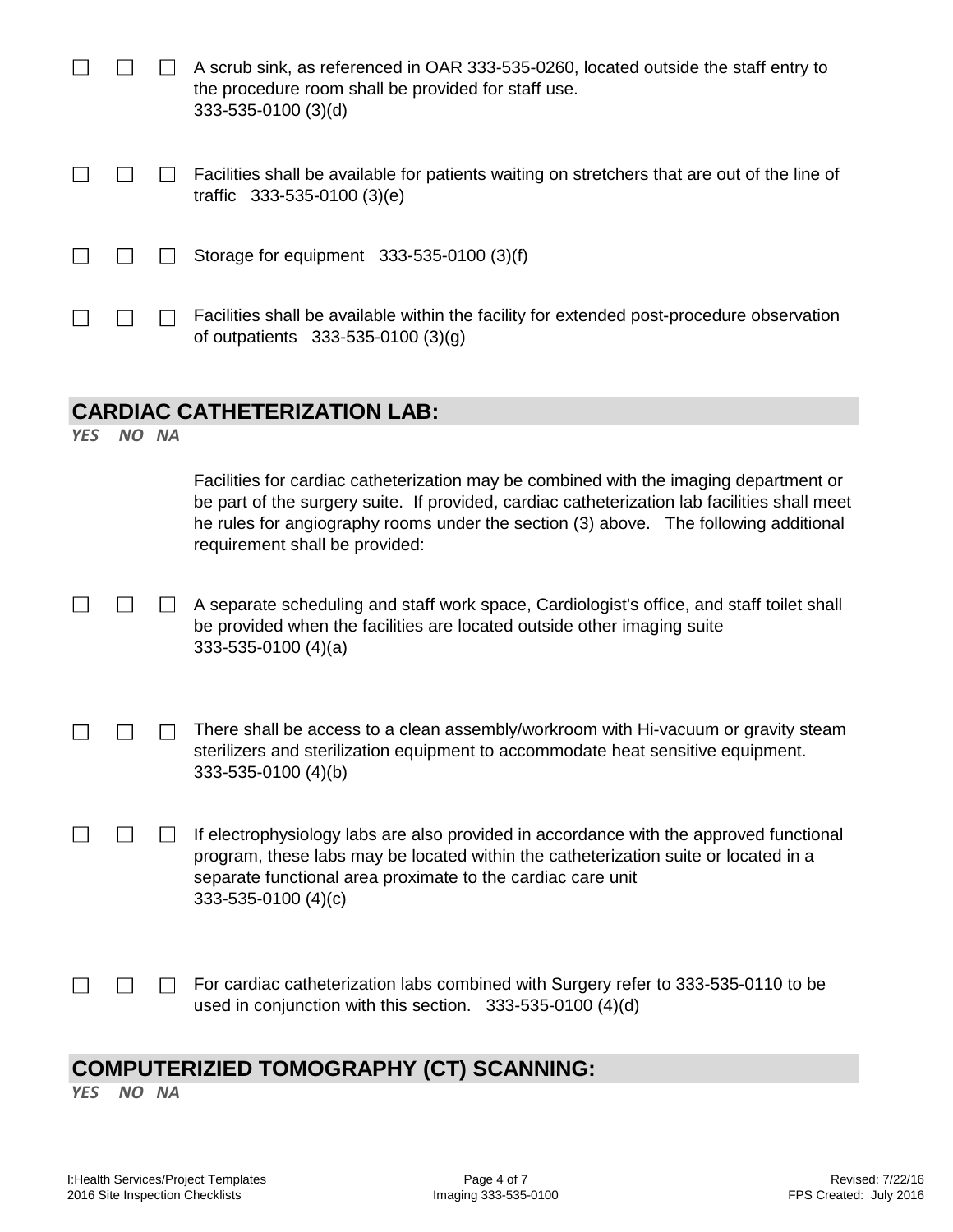|            |           |                | Procedure rooms shall be configured to accommodate equipment in accordance with<br>the equipment manufacturers' recommendations<br>$333-535-0100(5)(a)$                                                                                                                                                                                                                                                                            |
|------------|-----------|----------------|------------------------------------------------------------------------------------------------------------------------------------------------------------------------------------------------------------------------------------------------------------------------------------------------------------------------------------------------------------------------------------------------------------------------------------|
|            |           |                | When required by the functional program, control room(s) shall be located to allow for<br>film processing and designed to accommodate the computer and other controls for the<br>equipment. When viewing of patients is required, a window shall be provided to<br>permit full view of the patient $333-535-0100$ (5)(b)                                                                                                           |
|            |           |                | A conveniently available patient toilet 333-535-0100 (5)(c)                                                                                                                                                                                                                                                                                                                                                                        |
|            |           |                | <b>DIAGNOSTIC X-RAY (RADIOGRAPHY):</b>                                                                                                                                                                                                                                                                                                                                                                                             |
| <b>YES</b> | <b>NO</b> | <b>NA</b>      |                                                                                                                                                                                                                                                                                                                                                                                                                                    |
|            |           |                | Radiography room(s), sized to accommodate the functional program<br>$333 - 535 - 0100$ (6)(a)                                                                                                                                                                                                                                                                                                                                      |
|            |           |                | Each X-ray room shall include a shielded control alcove designed to provide a full view<br>of the patient when the table is in the tilt position or the chest X-ray is being utilized.<br>For mammography machines with built-in shielding of the operator, the alcove may be<br>omitted when approved by the Department of Human Services, Public Health Division,<br><b>Radiation Protection Services</b><br>333-535-0100 (6)(b) |
|            |           |                | Rooms primarily utilized for fluoroscopy shall have direct access to a toilet room<br>333-535-0100 (6)(c)                                                                                                                                                                                                                                                                                                                          |
|            |           |                | <b>MAGNETIC RESONANCE IMAGING (MRI):</b>                                                                                                                                                                                                                                                                                                                                                                                           |
| <b>YES</b> |           | NO NA          |                                                                                                                                                                                                                                                                                                                                                                                                                                    |
|            |           | $\blacksquare$ | MRI procedure room(s) to accommodate the functional program and meet equipment<br>manufacturers' recommendations<br>$333 - 535 - 0100(7)(a)$                                                                                                                                                                                                                                                                                       |
|            |           |                | Secure storage for patient belongings 333-535-0100 (7)(b)                                                                                                                                                                                                                                                                                                                                                                          |
|            |           |                | A control room with full view of the MRI $333-535-0100$ (7)(c)                                                                                                                                                                                                                                                                                                                                                                     |
|            |           |                | A computer room as needed to support the specific equipment installation<br>333-535-0100 (7)(d)                                                                                                                                                                                                                                                                                                                                    |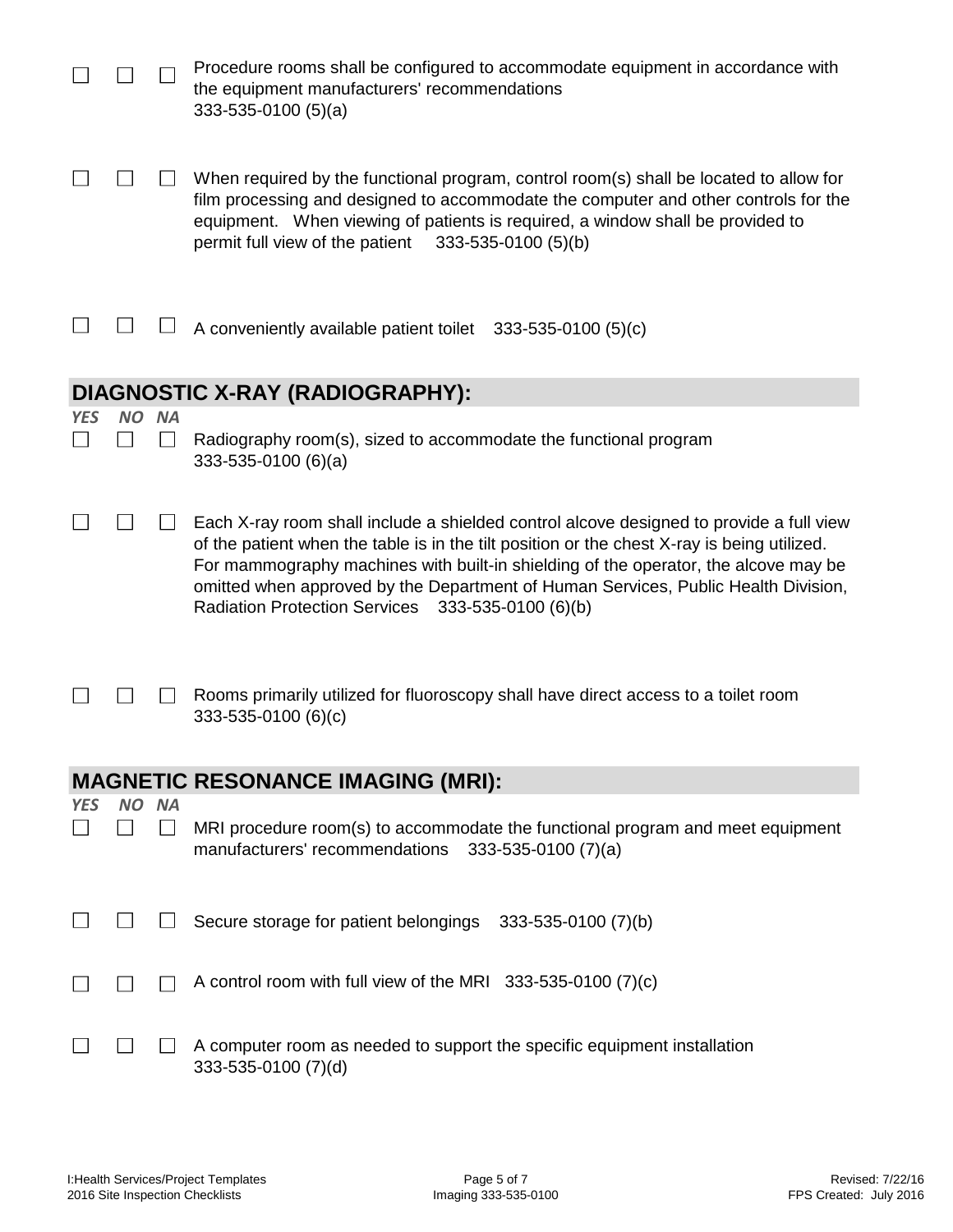|            |       | Cryogen storage when service to replenish supplies is not otherwise available<br>333-535-0100 (7)(e)                                                              |
|------------|-------|-------------------------------------------------------------------------------------------------------------------------------------------------------------------|
|            |       | Power conditioning and voltage regulation equipment as well as direct current (DC)<br>when required by the equipment manufacturer<br>333-535-0100 (7)(f)          |
|            |       | Magnetic shielding and radio frequency shielding when required by the equipment<br>manufacturer<br>$333 - 535 - 0100$ (7)(g)                                      |
|            |       | Patient holding area convenient to the MRI unit and large enough to accommodate<br>stretchers 333-535-0100 (7)(h)                                                 |
|            |       | Venting of cryogen exhaust to the outside 333-535-0100 (7)(i)                                                                                                     |
|            |       | Signage shall be provided for the purpose of limiting ferrous material<br>333-535-0100 (7)(j)                                                                     |
|            |       | <b>ULTRASOUND:</b>                                                                                                                                                |
| <b>YES</b> | NO NA |                                                                                                                                                                   |
|            |       | The following shall be provided:<br>Procedure room(s) meeting equipment manufacturers' minimum room size and<br>configuration recommendations 333-535-0100 (8)(a) |
|            |       | A patient toilet room shall be accessible to every 3 procedure rooms without traveling<br>333-535-0100 (8)(b)<br>through public areas.                            |

# **NUCLEAR MEDICINE:**

| <b>YES</b> | ΝA | Patient toilet room with hand-washing station shall be provided and reserved for<br>nuclear medicine patients convenient to waiting and procedure rooms and directly<br>accessible from each fluoroscopy room<br>333-535-0100 (10)(d) |
|------------|----|---------------------------------------------------------------------------------------------------------------------------------------------------------------------------------------------------------------------------------------|
|            |    | Patient holding areas capable of accommodating a minimum of 2 stretchers<br>333-535-0100 (9)(d)(A)(iii)                                                                                                                               |
|            |    | Space shall be adequate to permit entry of stretchers and beds and able to<br>accommodate imaging equipment, electronic consoles, and if present, computer<br>terminals 333-535-0100 (9)(a)                                           |